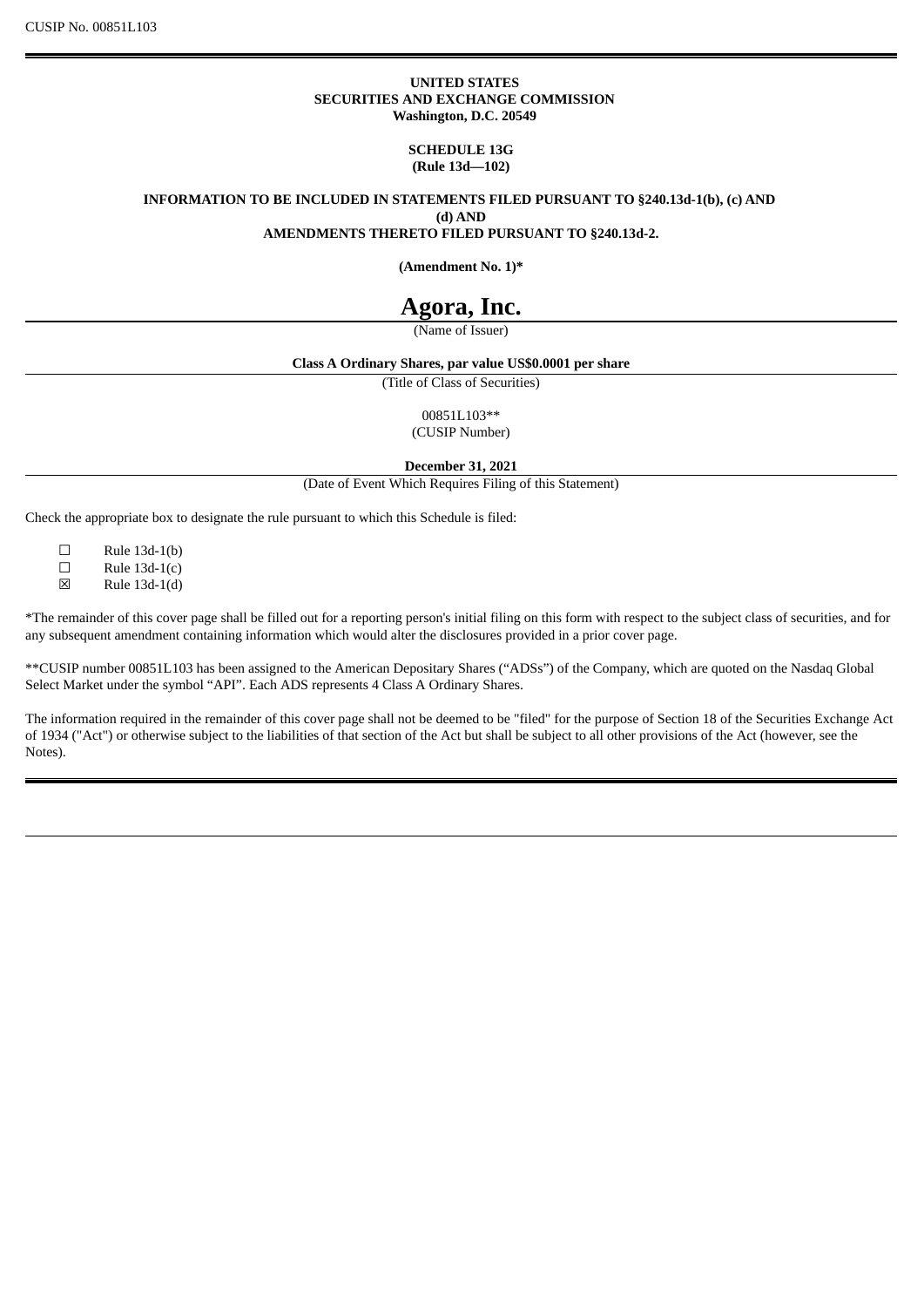| 1.                                                | Names of Reporting Persons<br>SIG China Investments Master Fund III, LLLP                      |                                                               |                                                                                                                                    |  |
|---------------------------------------------------|------------------------------------------------------------------------------------------------|---------------------------------------------------------------|------------------------------------------------------------------------------------------------------------------------------------|--|
| 2.                                                | (a)                                                                                            | $\Box$                                                        | Check the Appropriate Box if a Member of a Group (See Instructions)<br><u> 1989 - Johann Stoff, Amerikaansk politiker († 1908)</u> |  |
|                                                   | (b)                                                                                            | $\Box$                                                        |                                                                                                                                    |  |
| 3.                                                |                                                                                                | <b>SEC Use Only</b>                                           |                                                                                                                                    |  |
| 4.                                                | Citizenship or Place of Organization<br>Delaware                                               |                                                               |                                                                                                                                    |  |
|                                                   |                                                                                                | 5.                                                            | Sole Voting Power<br>0(1)(2)                                                                                                       |  |
| Number of<br><b>Shares</b><br><b>Beneficially</b> |                                                                                                | 6.                                                            | <b>Shared Voting Power</b><br>5,219,012 (1)(2)                                                                                     |  |
| Owned by<br>Each<br>Reporting<br>Person With      |                                                                                                | 7.                                                            | Sole Dispositive Power<br>0(1)(2)                                                                                                  |  |
|                                                   |                                                                                                | 8.                                                            | <b>Shared Dispositive Power</b><br>5,219,012(1)(2)                                                                                 |  |
| 9.                                                | Aggregate Amount Beneficially Owned by Each Reporting Person<br>5,219,012(1)(2)                |                                                               |                                                                                                                                    |  |
|                                                   | 10. Check if the Aggregate Amount in Row (9) Excludes Certain Shares (See Instructions) $\Box$ |                                                               |                                                                                                                                    |  |
|                                                   |                                                                                                | 11. Percent of Class Represented by Amount in Row (9)<br>1.5% |                                                                                                                                    |  |
|                                                   |                                                                                                |                                                               | 12. Type of Reporting Person (See Instructions)                                                                                    |  |

## PN

(1) SIG China Investments Master Fund III, LLLP, together with SIG Global China Fund I, LLLP, Heights Capital Management, Inc., and SIG Asia Investment, LLLP, may be deemed a group. For purposes of this report, we have indicated that each reporting person has sole voting and dispositive power with respect to the shares beneficially owned by it and that the reporting persons have shared voting and dispositive power with respect to all shares beneficially owned by all of the reporting persons. Each of the reporting persons disclaims beneficial ownership of shares owned directly by another reporting person.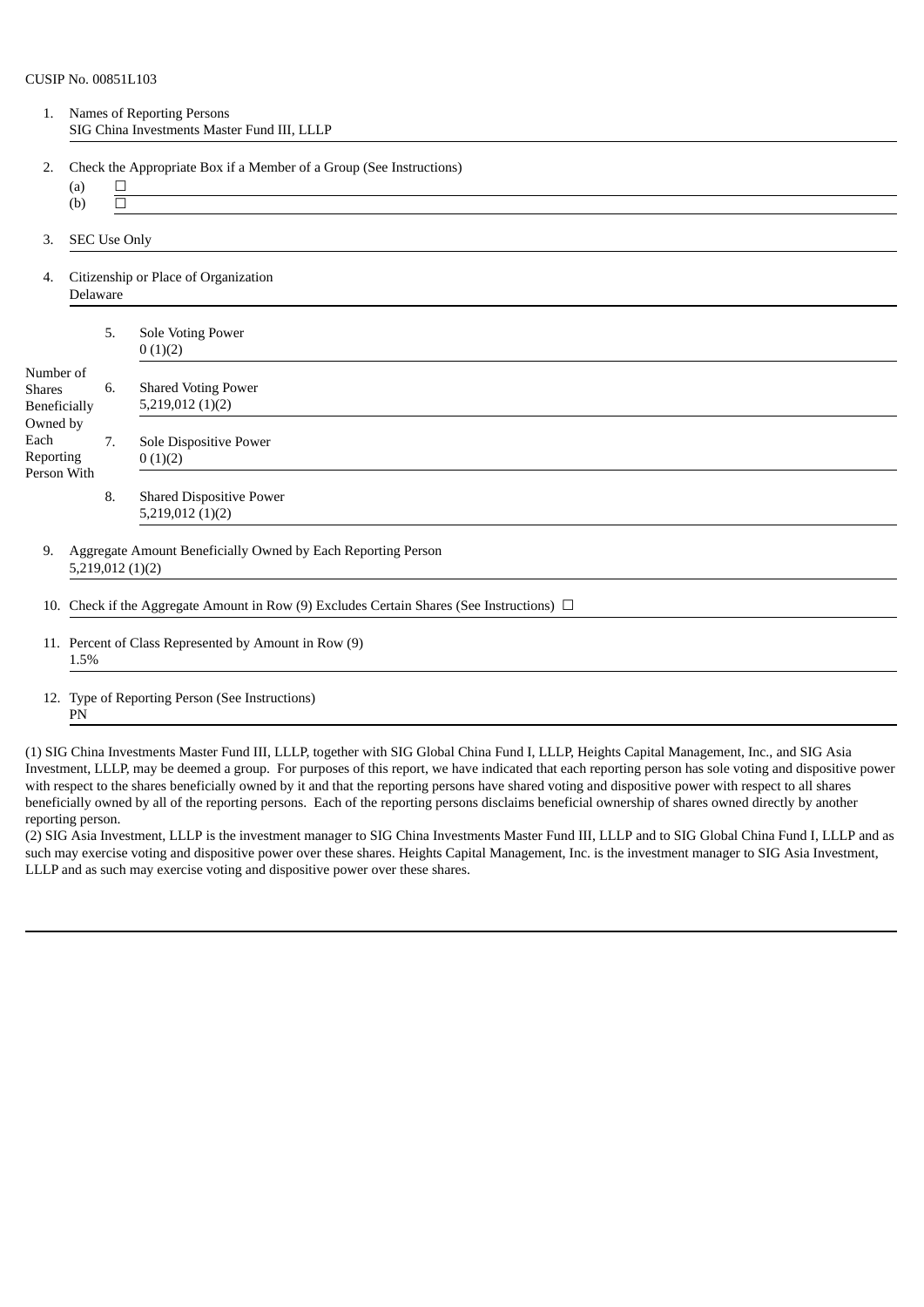| 1.                                                                                                |                                                                                                | Names of Reporting Persons<br>SIG Global China Fund I, LLLP |                                                                     |  |
|---------------------------------------------------------------------------------------------------|------------------------------------------------------------------------------------------------|-------------------------------------------------------------|---------------------------------------------------------------------|--|
| 2.                                                                                                | (a)<br>(b)                                                                                     | $\Box$<br>$\Box$                                            | Check the Appropriate Box if a Member of a Group (See Instructions) |  |
| 3.                                                                                                | <b>SEC Use Only</b>                                                                            |                                                             |                                                                     |  |
| 4.                                                                                                | Citizenship or Place of Organization<br>Delaware                                               |                                                             |                                                                     |  |
|                                                                                                   |                                                                                                | 5.                                                          | <b>Sole Voting Power</b><br>5,219,012(1)(2)                         |  |
| Number of<br><b>Shares</b><br><b>Beneficially</b><br>Owned by<br>Each<br>Reporting<br>Person With |                                                                                                | 6.                                                          | <b>Shared Voting Power</b><br>5,219,012 (1)(2)                      |  |
|                                                                                                   |                                                                                                | 7.                                                          | Sole Dispositive Power<br>5,219,012(1)(2)                           |  |
|                                                                                                   |                                                                                                | 8.                                                          | <b>Shared Dispositive Power</b><br>5,219,012(1)(2)                  |  |
| 9.                                                                                                | Aggregate Amount Beneficially Owned by Each Reporting Person<br>5,219,012(1)(2)                |                                                             |                                                                     |  |
|                                                                                                   | 10. Check if the Aggregate Amount in Row (9) Excludes Certain Shares (See Instructions) $\Box$ |                                                             |                                                                     |  |
|                                                                                                   | 11. Percent of Class Represented by Amount in Row (9)<br>1.5%                                  |                                                             |                                                                     |  |
|                                                                                                   | 12. Type of Reporting Person (See Instructions)                                                |                                                             |                                                                     |  |

# PN

(1) SIG China Investments Master Fund III, LLLP, together with SIG Global China Fund I, LLLP, Heights Capital Management, Inc., and SIG Asia Investment, LLLP, may be deemed a group. For purposes of this report, we have indicated that each reporting person has sole voting and dispositive power with respect to the shares beneficially owned by it and that the reporting persons have shared voting and dispositive power with respect to all shares beneficially owned by all of the reporting persons. Each of the reporting persons disclaims beneficial ownership of shares owned directly by another reporting person.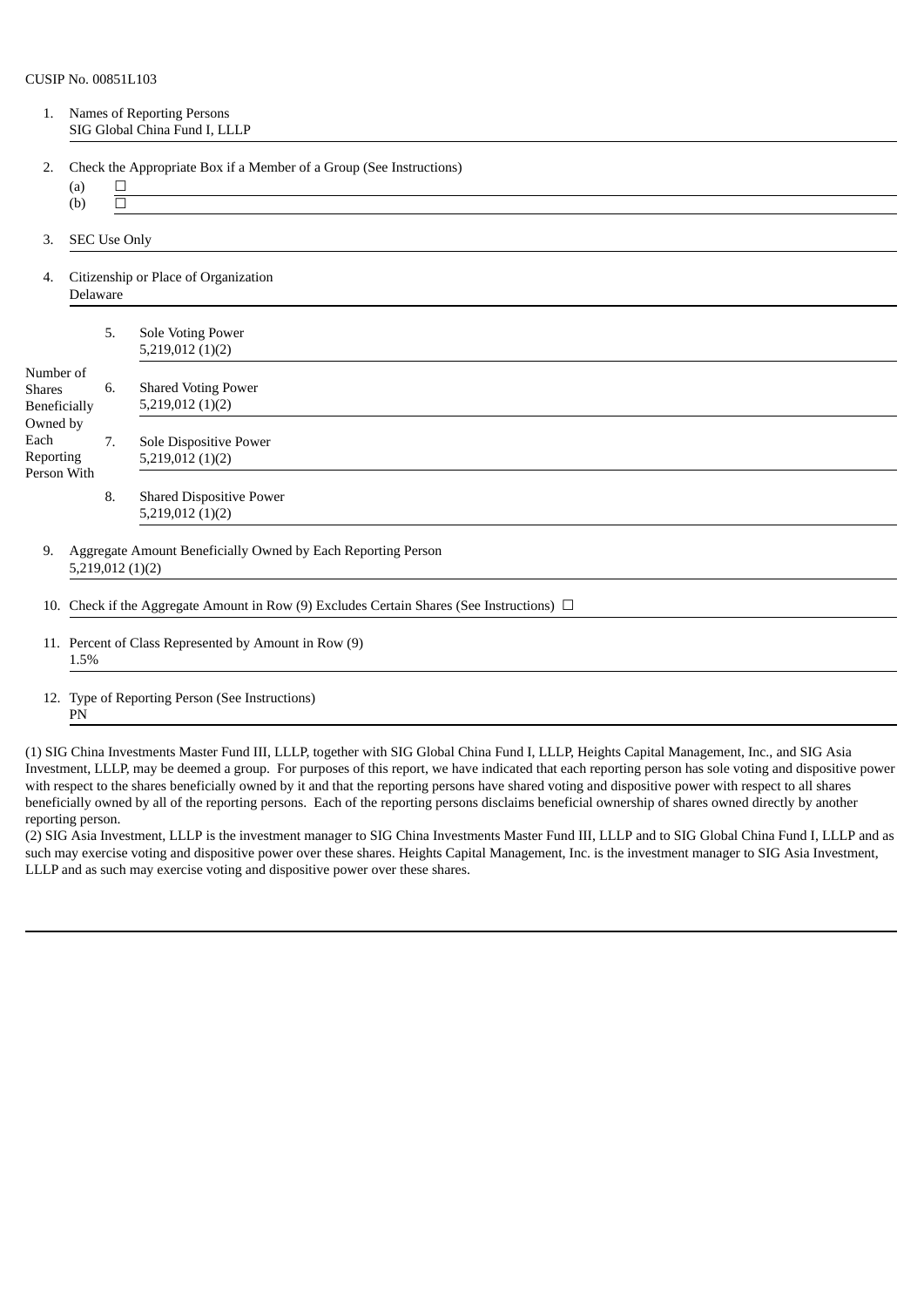| 1.                                                | Names of Reporting Persons<br>SIG Asia Investment, LLLP                                        |                                                               |                                                                                                                                  |  |
|---------------------------------------------------|------------------------------------------------------------------------------------------------|---------------------------------------------------------------|----------------------------------------------------------------------------------------------------------------------------------|--|
| 2.                                                | (a)                                                                                            | $\Box$                                                        | Check the Appropriate Box if a Member of a Group (See Instructions)<br><u> 1989 - Johann Barnett, fransk politiker (d. 1989)</u> |  |
|                                                   | (b)                                                                                            | $\Box$                                                        |                                                                                                                                  |  |
| 3.                                                |                                                                                                | <b>SEC Use Only</b>                                           |                                                                                                                                  |  |
| 4.                                                | Citizenship or Place of Organization<br>Delaware                                               |                                                               |                                                                                                                                  |  |
|                                                   |                                                                                                | 5.                                                            | Sole Voting Power<br>0(1)(2)                                                                                                     |  |
| Number of<br><b>Shares</b><br><b>Beneficially</b> |                                                                                                | 6.                                                            | <b>Shared Voting Power</b><br>5,219,012 (1)(2)                                                                                   |  |
| Owned by<br>Each<br>Reporting                     |                                                                                                | 7.                                                            | Sole Dispositive Power<br>0(1)(2)                                                                                                |  |
| Person With                                       |                                                                                                | 8.                                                            | <b>Shared Dispositive Power</b><br>5,219,012(1)(2)                                                                               |  |
| 9.                                                | Aggregate Amount Beneficially Owned by Each Reporting Person<br>5,219,012(1)(2)                |                                                               |                                                                                                                                  |  |
|                                                   | 10. Check if the Aggregate Amount in Row (9) Excludes Certain Shares (See Instructions) $\Box$ |                                                               |                                                                                                                                  |  |
|                                                   |                                                                                                | 11. Percent of Class Represented by Amount in Row (9)<br>1.5% |                                                                                                                                  |  |
|                                                   |                                                                                                |                                                               | 12. Type of Reporting Person (See Instructions)                                                                                  |  |

## PN

(1) SIG China Investments Master Fund III, LLLP, together with SIG Global China Fund I, LLLP, Heights Capital Management, Inc., and SIG Asia Investment, LLLP, may be deemed a group. For purposes of this report, we have indicated that each reporting person has sole voting and dispositive power with respect to the shares beneficially owned by it and that the reporting persons have shared voting and dispositive power with respect to all shares beneficially owned by all of the reporting persons. Each of the reporting persons disclaims beneficial ownership of shares owned directly by another reporting person.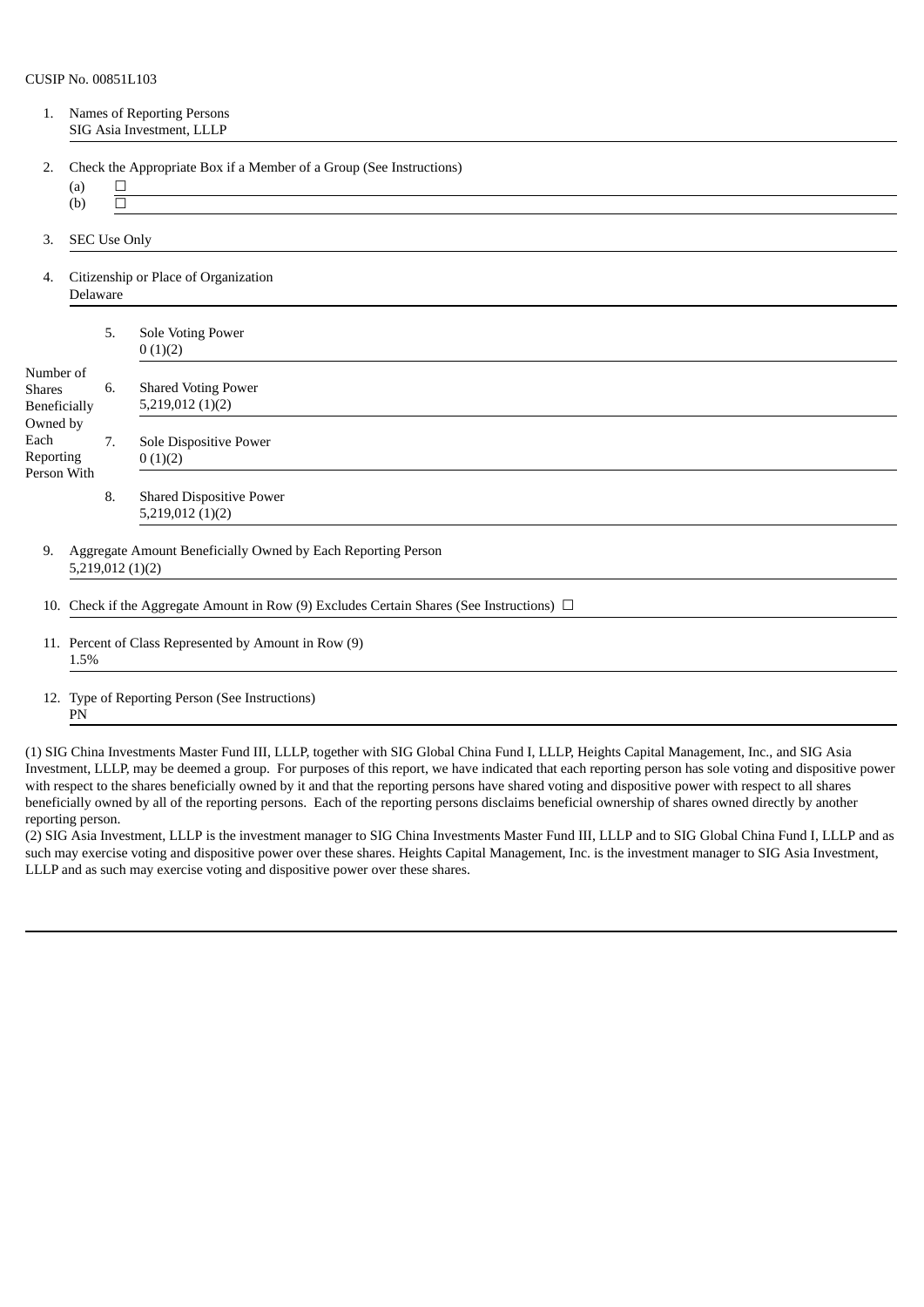| 1.                                                            | Names of Reporting Persons<br>Heights Capital Management, Inc.                                 |                  |                                                                                                                                                                                              |  |  |
|---------------------------------------------------------------|------------------------------------------------------------------------------------------------|------------------|----------------------------------------------------------------------------------------------------------------------------------------------------------------------------------------------|--|--|
| 2.                                                            | (a)                                                                                            | $\Box$           | Check the Appropriate Box if a Member of a Group (See Instructions)<br><u> 1980 - Johann Barn, mars ann an t-Amhain Aonaich an t-Aonaich an t-Aonaich an t-Aonaich an t-Aonaich an t-Aon</u> |  |  |
|                                                               | (b)                                                                                            | $\Box$           |                                                                                                                                                                                              |  |  |
| 3.                                                            | <b>SEC Use Only</b>                                                                            |                  |                                                                                                                                                                                              |  |  |
| 4.                                                            | Citizenship or Place of Organization<br>Delaware                                               |                  |                                                                                                                                                                                              |  |  |
|                                                               |                                                                                                | 5.               | Sole Voting Power<br>0(1)(2)                                                                                                                                                                 |  |  |
| Number of<br><b>Shares</b><br><b>Beneficially</b>             |                                                                                                | 6.               | <b>Shared Voting Power</b><br>5,219,012 (1)(2)                                                                                                                                               |  |  |
| Owned by<br>Each<br>Reporting                                 |                                                                                                | 7.               | Sole Dispositive Power<br>0(1)(2)                                                                                                                                                            |  |  |
| Person With                                                   |                                                                                                | 8.               | <b>Shared Dispositive Power</b><br>5,219,012(1)(2)                                                                                                                                           |  |  |
| 9.                                                            |                                                                                                | 5,219,012 (1)(2) | Aggregate Amount Beneficially Owned by Each Reporting Person                                                                                                                                 |  |  |
|                                                               | 10. Check if the Aggregate Amount in Row (9) Excludes Certain Shares (See Instructions) $\Box$ |                  |                                                                                                                                                                                              |  |  |
| 11. Percent of Class Represented by Amount in Row (9)<br>1.5% |                                                                                                |                  |                                                                                                                                                                                              |  |  |
|                                                               |                                                                                                |                  |                                                                                                                                                                                              |  |  |

12. Type of Reporting Person (See Instructions) CO

(1) SIG China Investments Master Fund III, LLLP, together with SIG Global China Fund I, LLLP, Heights Capital Management, Inc., and SIG Asia Investment, LLLP, may be deemed a group. For purposes of this report, we have indicated that each reporting person has sole voting and dispositive power with respect to the shares beneficially owned by it and that the reporting persons have shared voting and dispositive power with respect to all shares beneficially owned by all of the reporting persons. Each of the reporting persons disclaims beneficial ownership of shares owned directly by another reporting person.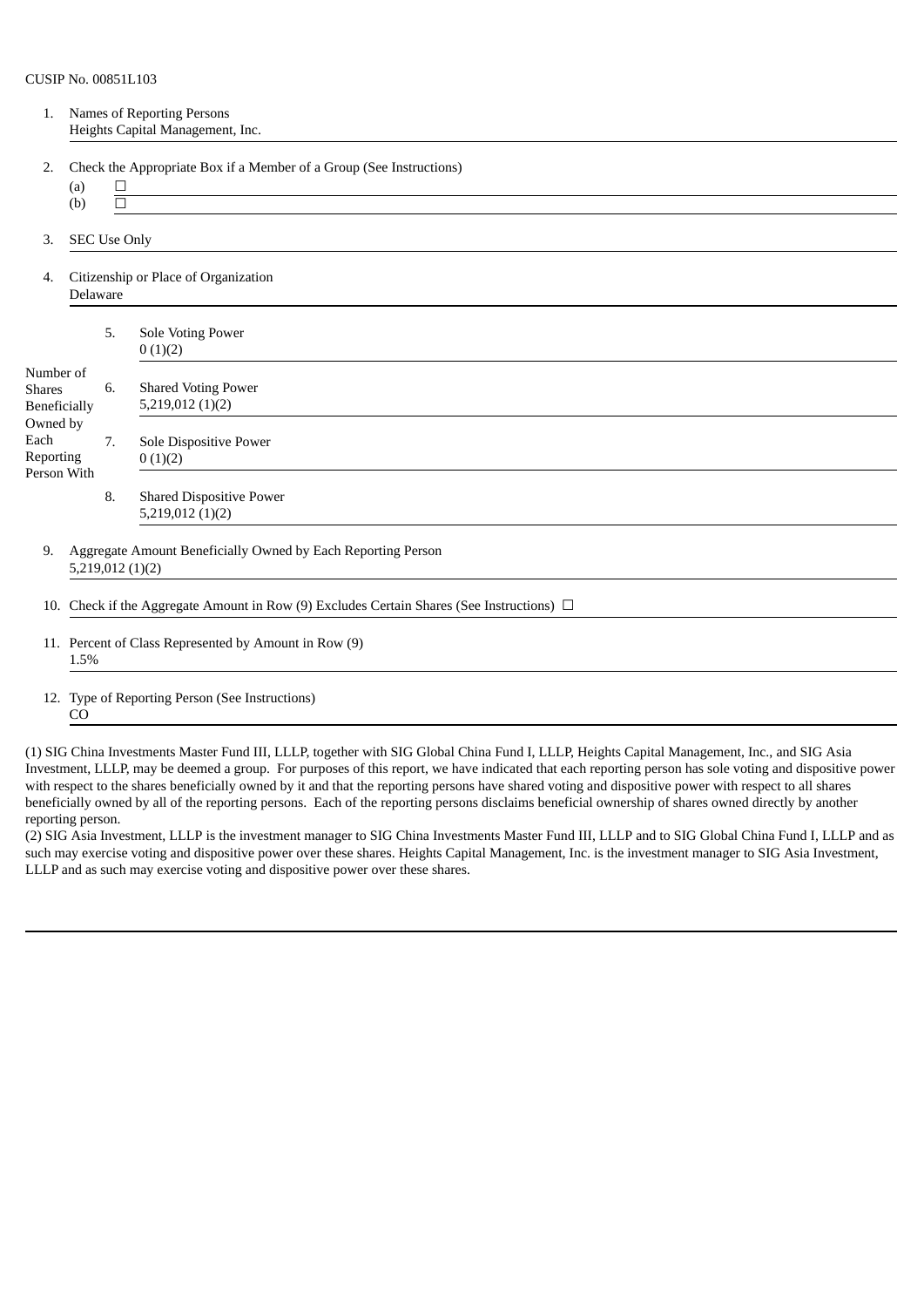#### **Item 1.**

- (a) Name of Issuer Agora, Inc. (the "Company")
- (b) Address of Issuer's Principal Executive Offices

Floor 8, Building 12 Phase III of ChuangZhiTianDi 333 Songhu Road Yangpu District, Shanghai People's Republic of China

#### **Item 2.**

#### (a) Name of Person Filing

This statement is filed by the entities listed below, who are collectively referred to herein as "Reporting Persons" with respect to the Class A Ordinary Shares, par value US\$0.00001 per share, of the Company (the "Shares").

(i) SIG China Investments Master Fund III, LLLP (ii) SIG Global China Fund I, LLLP (iii) SIG Asia Investment, LLLP (iv) Heights Capital Management, Inc.

#### (b) Address of Principal Business Office or, if none, Residence

The address of the principal business office of each of SIG China Investments Master Fund III, LLLP, SIG Global China Fund I, LLLP, and SIG Asia Investment, LLLP is:

One Commerce Center 1201 N. Orange Street, Suite 715 Wilmington, DE 19801

The address of the principal business office of Heights Capital Management, Inc. is:

101 California Street, Suite 3250 San Francisco, California 94111

(c) Citizenship

Citizenship is set forth in Row 4 of the cover page for each Reporting Person hereto and is incorporated herein by reference for each such Reporting Person.

(d) Title of Class of Securities Class A Ordinary Shares, par value US\$0.0001 per share

(e) CUSIP Number

CUSIP number 00851L103 has been assigned to the American Depositary Shares ("ADSs") of the Company, which are quoted on the Nasdaq Global Select Market under the symbol "API". Each ADS represents 4 Class A Ordinary Shares.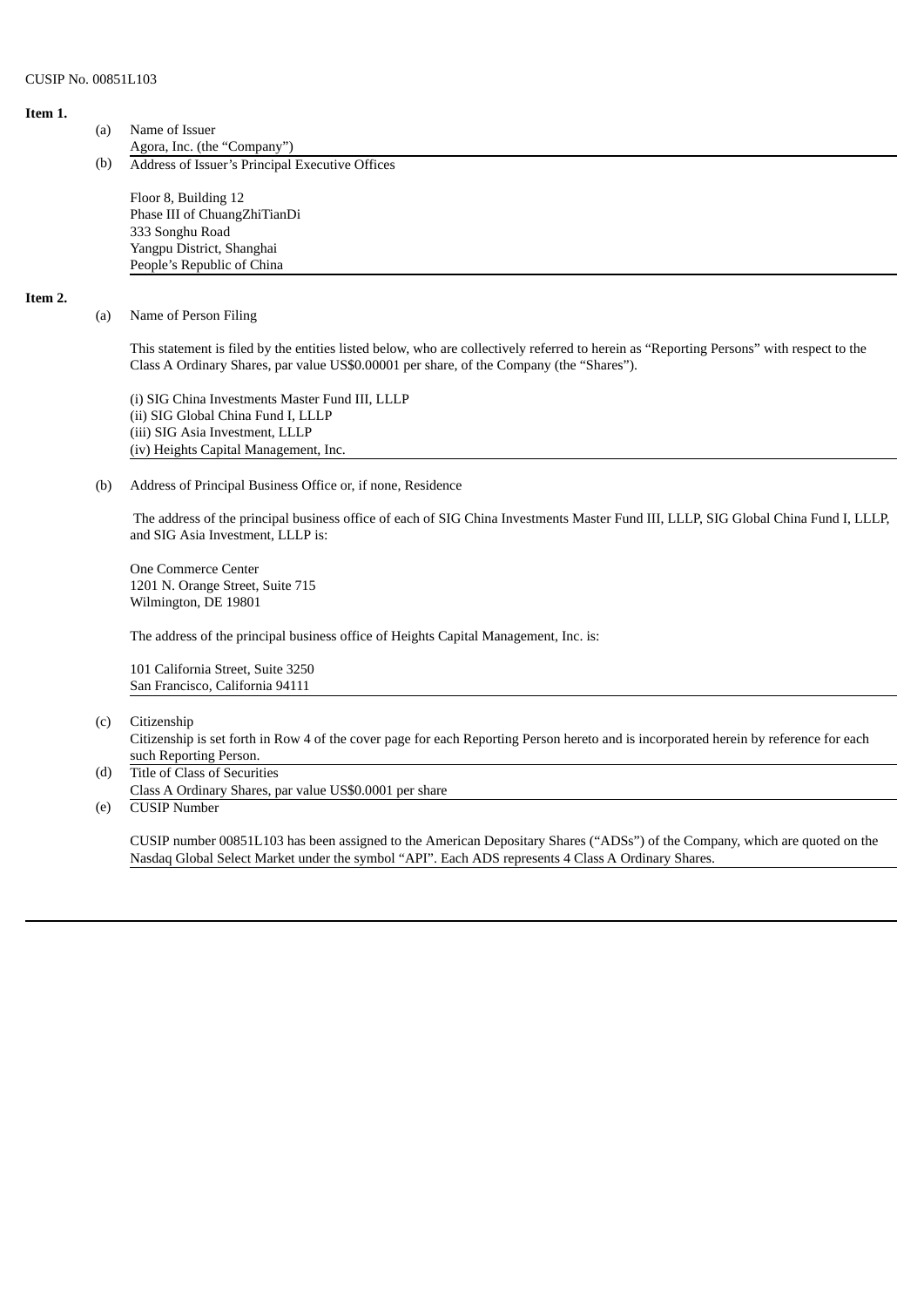Item 3. If this statement is filed pursuant to §§240.13d-1(b) or 240.13d-2(b) or (c), check whether the person filing is a:

- (a)  $\Box$  Broker or dealer registered under section 15 of the Act (15 U.S.C. 780):
- (b)  $\Box$  Bank as defined in section 3(a)(6) of the Act (15 U.S.C. 78c);
- (c)  $\Box$  Insurance company as defined in section 3(a)(19) of the Act (15 U.S.C. 78c);
- (d)  $\Box$  Investment company registered under section 8 of the Investment Company Act of 1940 (15 U.S.C. 80a-8);
- (e)  $\Box$  An investment adviser in accordance with §240.13d-1(b)(1)(ii)(E);
- (f)  $\Box$  An employee benefit plan or endowment fund in accordance with §240.13d-1(b)(1)(ii)(F);
- (g)  $\Box$  A parent holding company or control person in accordance with §240.13d-1(b)(1)(ii)(G);
- (h)  $\Box$  A savings association as defined in Section 3(b) of the Federal Deposit Insurance Act (12 U.S.C. 1813);
- (i)  $\Box$  A church plan that is excluded from the definition of an investment company under section 3(c)(14) of the Investment Company Act of 1940 (15 U.S.C. 80a-3);
- (i)  $\Box$  A non-U.S. institution in accordance with § 240.13d–1(b)(1)(ii)(J);
- (k)  $\Box$  Group, in accordance with § 240.13d–1(b)(1)(ii)(K).

If filing as a non-U.S. institution in accordance with § 240.13d–1(b)(1)(ii)(J), please specify the type of institution:

### **Item 4. Ownership**

Provide the following information regarding the aggregate number and percentage of the class of securities of the issuer identified in Item 1.

The information required by Items 4(a) - (c) is set forth in Rows 5 - 11 of the cover page for each Reporting Person hereto and is incorporated herein by reference for each such Reporting Person.

The number of Shares reported as beneficially owned by SIG Global China Fund I, LLLP consists of 1,304,753 ADSs.

The Company's Annual Report on Form 20-F, filed on March 26, 2021, indicates there were 347,302,624 Shares outstanding as of December 31, 2020.

SIG Asia Investment, LLLP, which serves as the investment manager to SIG China Investments Master Fund III, LLLP, and SIG Global China Fund I, LLLP, may be deemed to be the beneficial owner of all Shares owned by SIG China Investments Master Fund III, LLLP and SIG Global China Fund I, LLLP, respectively. Heights Capital Management, Inc., which serves as the investment manager to SIG Asia Investment, LLLP, may be deemed to be the beneficial owner of all Shares owned by SIG China Investments Master Fund III and SIG Global China Fund I, LLLP. Each of the Reporting Persons hereby disclaims any beneficial ownership of any such Shares, except for their pecuniary interest therein.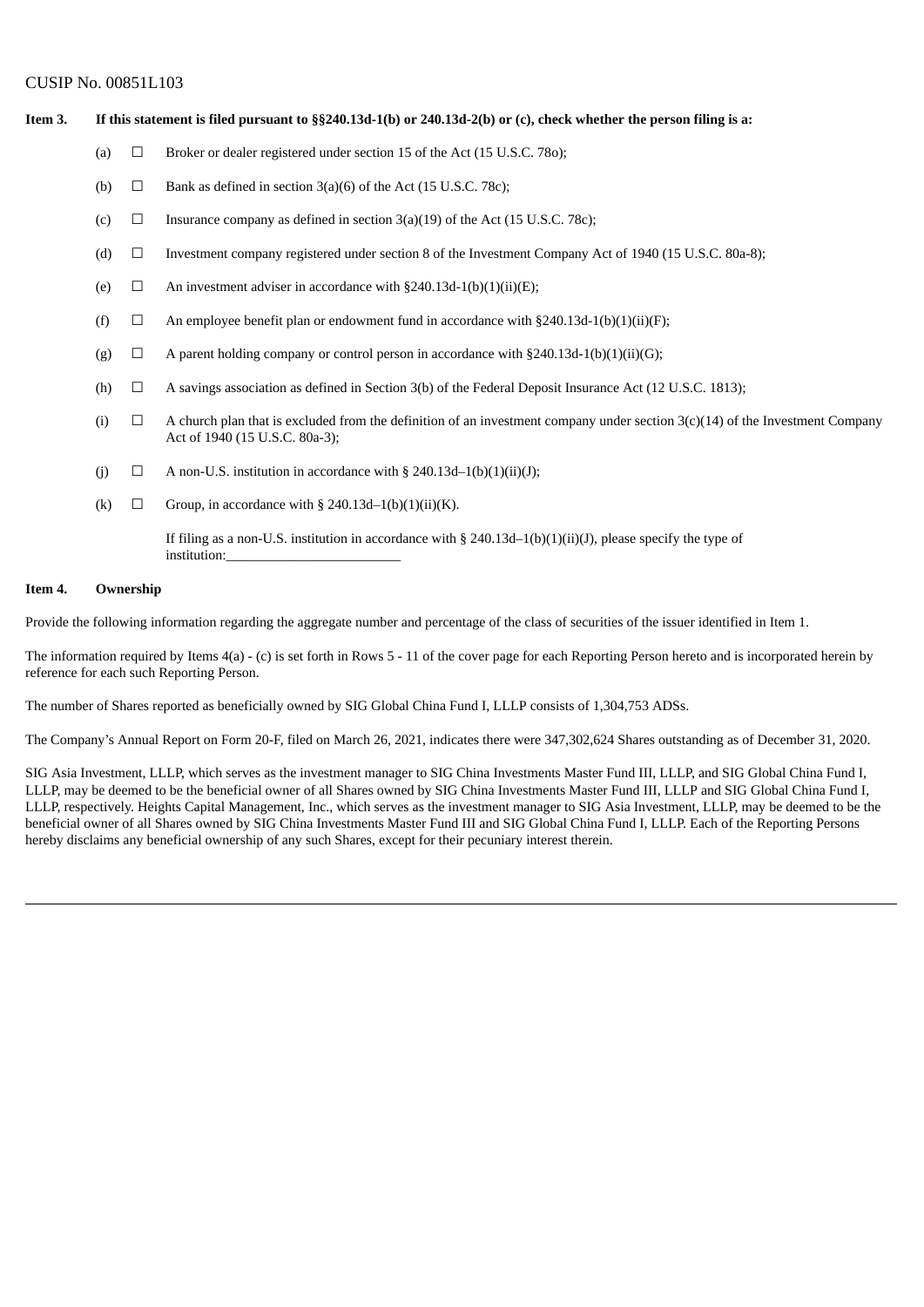## **Item 5. Ownership of Five Percent or Less of a Class**

If this statement is being filed to report the fact that as of the date hereof the reporting person has ceased to be the beneficial owner of more than five percent of the class of securities, check the following  $\boxtimes$ 

#### **Item 6. Ownership of More than Five Percent on Behalf of Another Person**

Not Applicable

Item 7. Identification and Classification of the Subsidiary Which Acquired the Security Being Reported on By the Parent Holding Company **or Control Person**

Not Applicable

**Item 8. Identification and Classification of Members of the Group**

Not Applicable

### **Item 9. Notice of Dissolution of Group**

Not Applicable

#### **Item 10. Certification**

Not Applicable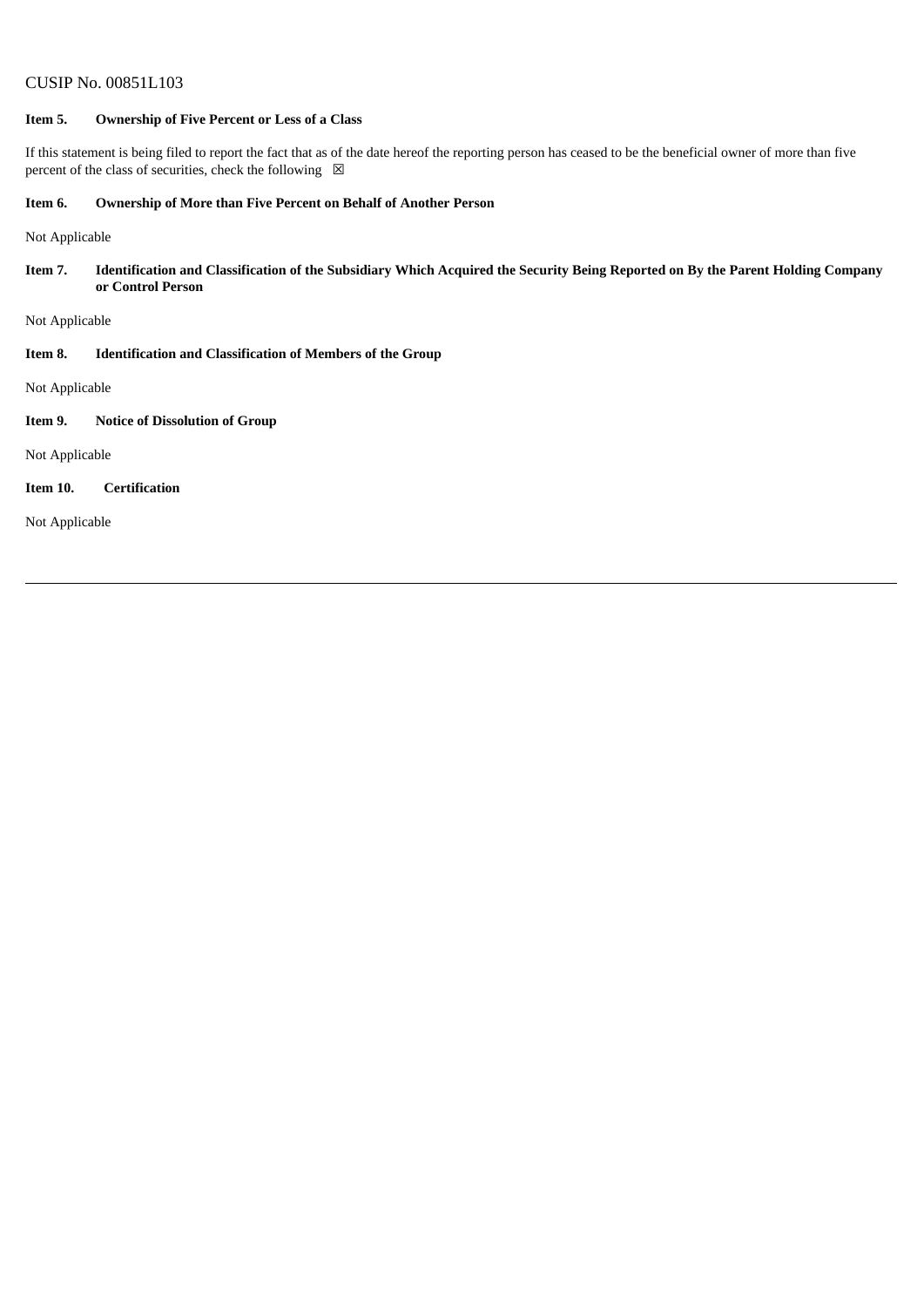#### **Signature**

After reasonable inquiry and to the best of my knowledge and belief, the undersigned certifies that the information set forth in this statement is true, complete and correct.

Dated: February 11, 2022

#### **SIG China Investments Master Fund III, LLLP**

- By: SIG Asia Investment, LLLP, pursuant to a Limited Power of Attorney, a copy of which was previously filed
- By: Heights Capital Management, Inc., Pursuant to a Limited Power of Attorney, a copy of which was previously filed
- By: /s/ Michael Spolan
- Name: Michael Spolan
- Title: General Counsel

## **SIG Global China Fund I, LLLP**

By: SIG Asia Investment, LLLP, pursuant to a Limited Power of Attorney, a copy of which was previously filed

By: Heights Capital Management, Inc., Pursuant to a Limited Power of Attorney, a copy of which was previously filed

By: /s/ Michael Spolan

Name: Michael Spolan

Title: General Counsel

#### **SIG Asia Investment, LLLP**

By: Heights Capital Management, Inc., Pursuant to a Limited Power of Attorney, a copy of which was previously filed

By: /s/ Michael Spolan

Name: Michael Spolan

Title: General Counsel

#### **Heights Capital Management, Inc.**

| By: | /s/ Michael Spolan   |
|-----|----------------------|
|     | Name: Michael Spolan |

Title: General Counsel